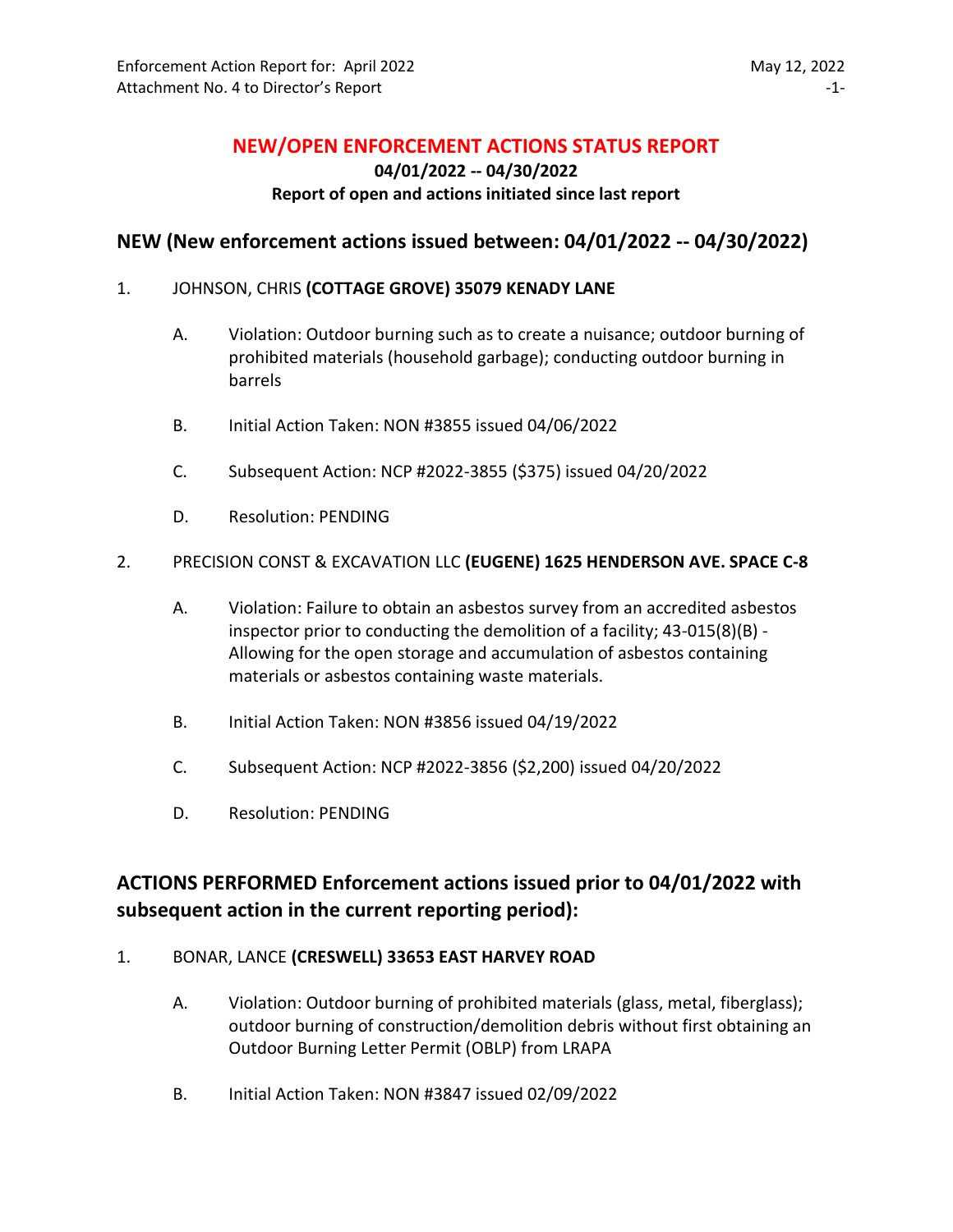- C. Subsequent Action: NCP #2021-3847 (\$1100) issued 02/09/2022: no response, default order judgment filed with Lane County for a lien on the property
- D. Resolution: CASE CLOSED on 04/18/2022

## 2. BONAR, LANCE **(CRESWELL) 33653 EAST HARVEY ROAD**

- A. Violation: Failure to constantly attend an outdoor burn; outdoor burning of prohibited materials (painted dimensional wood, tar paper) outdoor burning of construction/demolition debris without first obtaining an Outdoor Burning Letter Permit (OBLP) from LRAPA
- B. Initial Action Taken: NON #3849 issued 02/03/2022
- C. Subsequent Action: NCP #2021-3849 (\$1,900) issued 02/09/2022: no response, default order judgment filed with Lane County for a lien on the property
- D. Resolution: CASE CLOSED on 04/18/2022

#### 3. ROSBORO COMPANY, LLC **(SPRINGFIELD) 2509 MAIN STREET**

- A. Violation: Exceeded 20% opacity limit from EU-01 (Boiler 3) for a period or periods aggregating more than 3 minutes in any one hour.
- B. Initial Action Taken: NON #3850 issued 02/18/2022
- C. Subsequent Action: NCP #2022-3850 (\$5,400) issued 04/06/2022 paid
- D. Resolution: CASE CLOSED on 04/18/2022

#### 4. FPG OREGON, LLC dba WILLAMETTE VALLEY CREMATORY **(EUG) 225 SOUTH DANEBO**

- A. Violation: Failed to maintain continuous monitoring data of final chamber (afterburner) exit temperature for all crematory incinerators at the facility; failure to submit Annual Report by February 15, 2022.
- B. Initial Action Taken: NON #3854 issued 03/30/2022
- C. Subsequent Action: NCP #2022-3854 (\$2,600) issued 04/20/2022
- D. Resolution: PENDING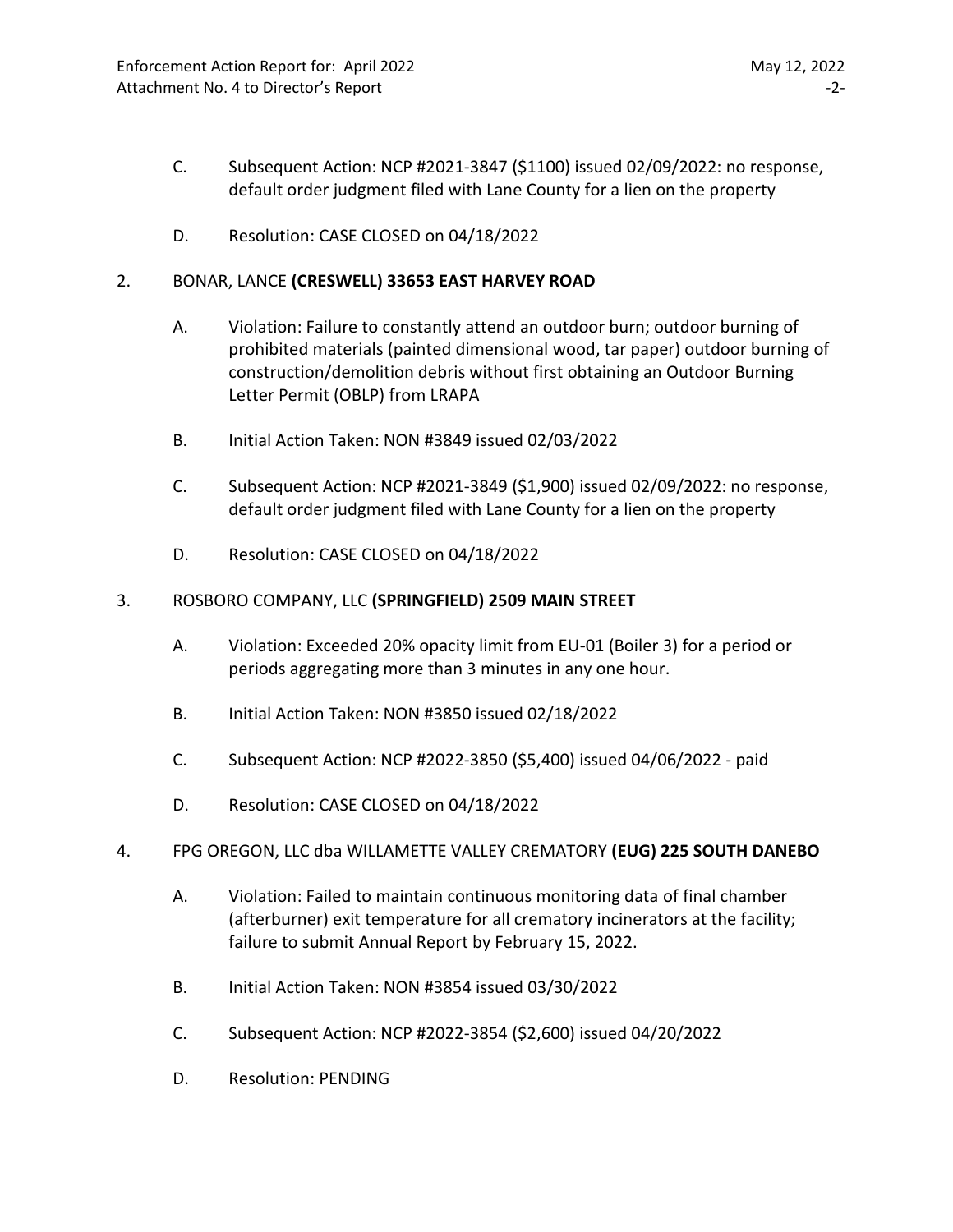# **PENDING (Enforcement actions issued prior to 04/01/2022 with no subsequent action in the current reporting period**):

## 1. OREGON INDUSTRIAL LUMBER PRODUCTS, **(SPRINGFIELD) 3950 MARCOLA ROAD**

- A. Violation: Respondent continues to operate wood fired boiler in such a manner as to cause the deposition of ash fallout on the property of other persons and has failed to correct the issue in a timely manner.
- B. Initial Action Taken: NON #3838 issued 06/21/2021
- C. Subsequent Action: PENDING NON response received with submitted documents under review; Respondent to install equipment and submit notice to construct application to LRAPA. 03/04/2022 update It sounds like by the end of the month that we should have the Twin City Fan, ducting and catwalk support structure onsite. The ABB VFD has arrived and is in our shop. Once Structure is done O&S will be onsite to complete the footings. Let me know if you need more info at this time. It pushes the anticipated timeline out a couple of weeks. Finalize plans for groundwork, platform and electrical infrastructure modifications - estimated February 23<sup>rd</sup>. Fabrication of platform, offsite contractor - from March 7th-March 21<sup>st</sup>. Groundwork and install footings, put up platform - estimated week of March 21<sup>st</sup>. Install equipment and platform, relocate power line - from March 28th to April 11<sup>th</sup>. Finalize ducting between new equipment and boiler – estimated week of April 18<sup>th</sup>. Startup estimate new system - April 25<sup>th</sup>). The structure for the equipment has been put up. The ID Fan arrived on April 15. Power poles are set for the overhead electrical feeder move. We are awaiting an update from our electrical contractor for service panel availability and delivery. Once that has arrived will schedule our shutdown to complete the install. (*All dates subject to availability of equipment, contractors and sub-contractors.*
	- D. Resolution: PENDING

## 2. BASARABA, DANIEL **(CRESWELL) 82671 HOWE LANE**

A. Violation: failure to attend outdoor burning until extinguished; failure to promptly extinguish illegal outdoor burning; outdoor burning when prohibited; outdoor burning such as to create a nuisance or hazard to public safety; outdoor burning of prohibited materials (wiring, aerosol cans, materials that emit noxious odors when outdoor burned); failure to conduct outdoor burning in an efficient manner; outdoor burning of construction/demolition wastes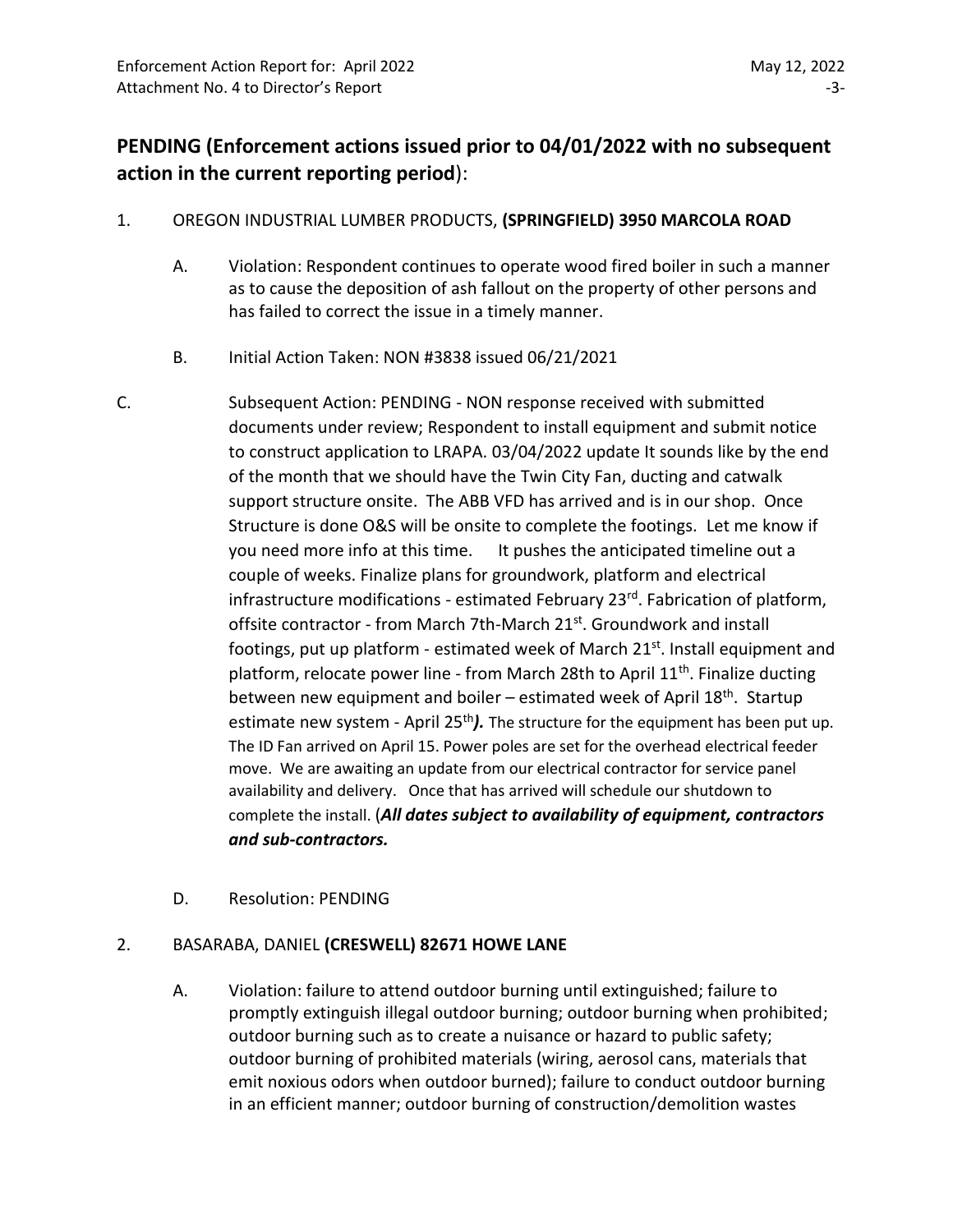without first obtaining a letter permit issued by LRAPA. LRAPA Title 47 "Outdoor Burning" enclosed; Respondent may submit to LRAPA in writing, within 15 days of receipt of NON 3845, an account of the events pertaining to the allegations expressed in the "Violations(s) description:" section of NON 3845.

- B. Initial Action Taken: NON #3845 issued 11/29/2021
- C. Subsequent Action: PENDING
- D. Resolution: PENDING

## 3. KINGSFORD MFG **(SPRINGFIELD) 3315 MARCOLA ROAD**

- A. Violation: Exceeded 20% opacity from EU03 (Permit condition 22.); failed to notify LRAPA of Excess Emission Event in accordance with Permit condition 86.a, failed to submit written report of the event in accordance with Permit condition 86.b.; 86.d.
- B. Initial Action Taken: NON #3852 issued 03/15/2022
- C. Subsequent Action: PENDING
- D. Resolution: PENDING

## 4. HULSING, THOMAS **(EUGENE) 85305 SARVIS BERRY LANE**

- A. Violation: Conducting an outdoor burn without a responsible person or expressly authorized agent constantly attending the outdoor burn pile; and failure to conduct an outdoor burn in accordance with the burning advisory issued by LRAPA.
- B. Initial Action Taken: NON #3853 issued 03/21/2022
- C. Subsequent Action: NCP #2022-3853 (\$800) issued 03/21/2022: no response, default order judgment for a lien on the property in process
- D. Resolution: PENDING